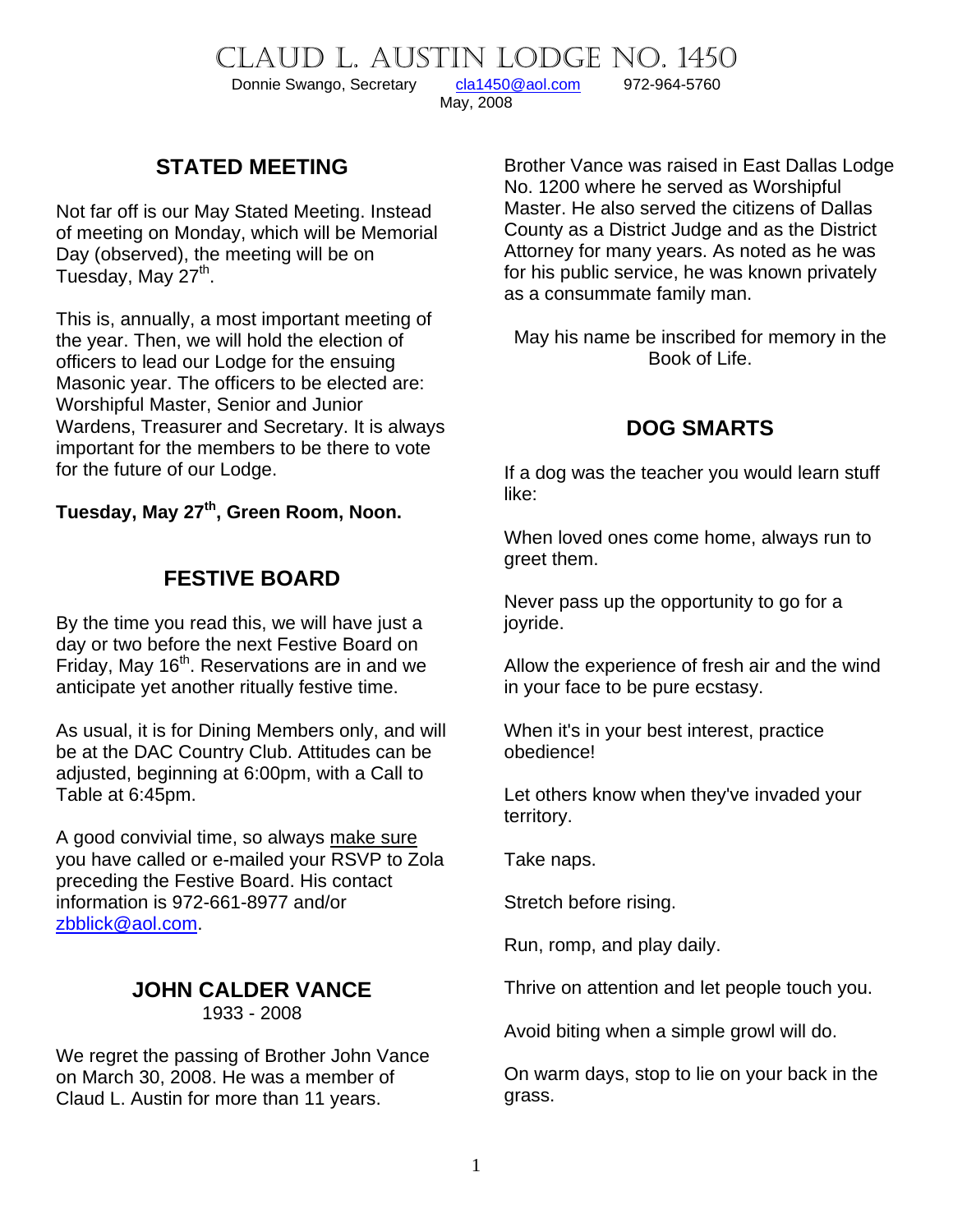On hot days, drink lots of water and lie under a shady tree.

When you're happy, dance around and wag your entire body.

No matter how often you're scolded, don't buy into the guilt thing and pout . run right back and make friends.

Delight in the simple joy of a long walk.

Eat with gusto and enthusiasm. Stop when you have had enough.

Be loyal. Never pretend to be something you're not.

If what you want lies buried, dig until you find it.

When someone is having a bad day, be silent, sit close by and nuzzle them gently.

#### **ROBERT E. B. BAYLOR**

For over twenty years, Robert Emmett Bledsoe Baylor traveled on horseback with a Texas law book in one saddlebag and the Holy Bible in the other, dispensing justice and preaching the gospel.

Born May 10, 1793, in Lincoln County, Kentucky, Baylor's formal education had been interrupted by service in the War of 1812.

Completing his education after the war, he went to Alabama in 1821, was elected to the Alabama Legislature in 1824 and to the U.S. Congress in 1828. In 1836 he commanded a battalion of Alabama volunteers against the Creek Indian uprising, and in 1839 was ordained a Baptist minister.

Two years later Baylor came to Texas and settled in Fayette County, establishing a missionary school. He also assisted in establishing the Texas Baptist Union Association and the Texas Baptist Education Society. This later formed Baylor University at Independence, which opened its doors in 1846, but was moved and combined with Waco University and re-chartered in 1886.

Baylor was elected District Judge and Associate Justice of the Texas Supreme Court. He was a delegate from Fayette County to the Convention of 1845, and supported the establishment of free public schools, homestead exemptions, annual elections, and exclusion of the clergy from the legislature.

A Mason since 1825, he served as Grand Chaplain of the Grand Lodge of Texas in 1843, 1846 and 1847. In 1853 he helped establish Baylor Lodge No. 125 at Gay Hill, Washington County. Author of the charter of his namesake university, Baylor served on its Board of Trustees and as a professor of law from 1845 until his death. Baylor died in 1874 at Gay Hill. Baylor Lodge No. 125 demised in 1888.

#### **KNOWN TO BE ON THE MEND**

Ron Greene WM Herb Hale APM Richard Farr APM Bobby Heard PM Plez Transou APM/Secretary Emeritus

#### **MIRABEAU B. LAMAR AWARD**

Our Lodge was presented with an opportunity to honor a most deserving young lady with a Lamar Award and scholarship. Miss Lauren Morzak, a senior at J.J. Pierce High School in Richardson, was selected to be the recipient. Her resume of accomplishments, both inside and outside the classroom, would take up this entire newsletter. Suffice it to say, we are all proud of this young lady who has selected her university of choice to be Hardin Simmons in Abilene.

The Worshipful Master will make the presentation to her in front of her peers at an Honors Assembly on Tuesday, May 20<sup>th</sup>.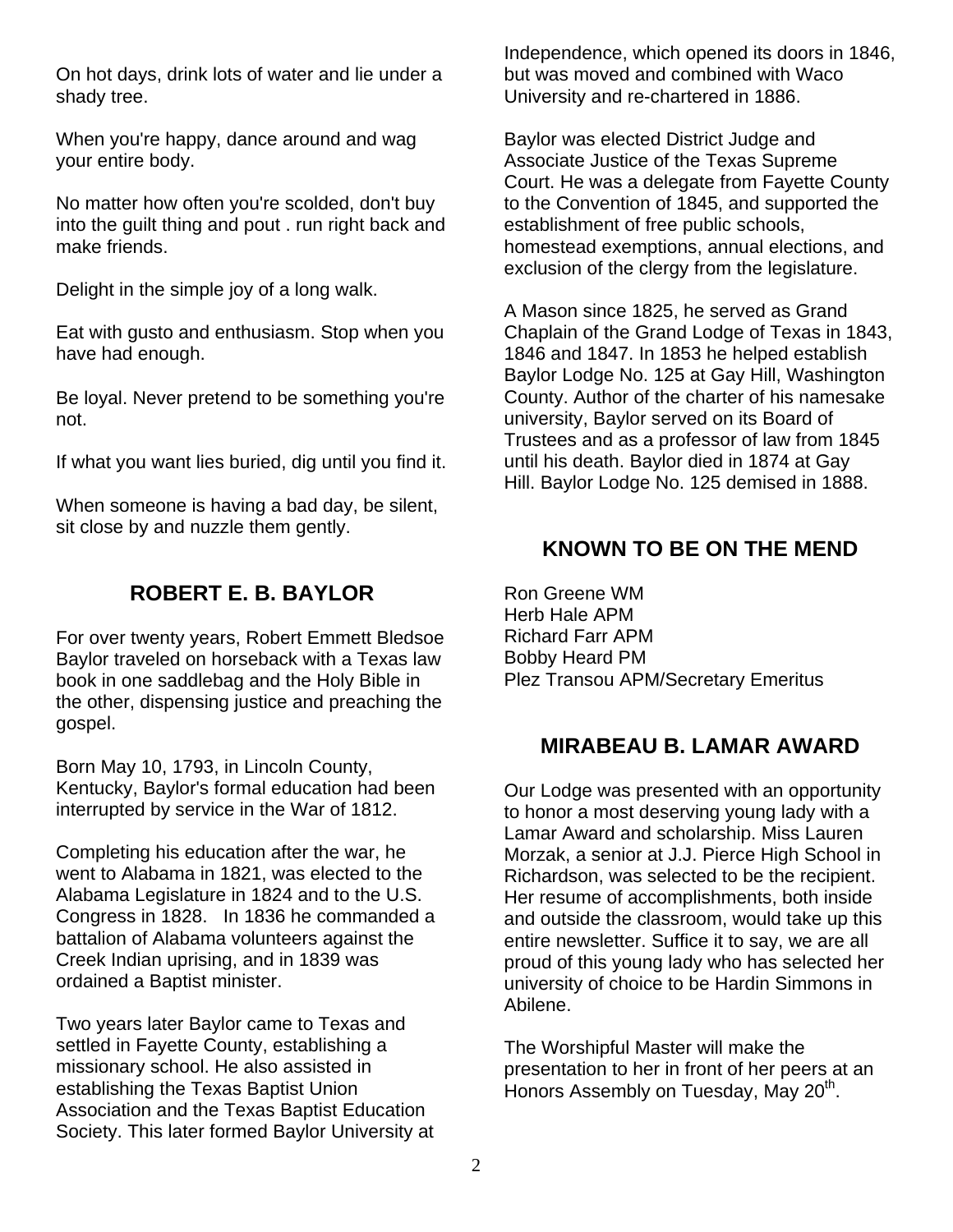#### **CALENDAR**

| Friday, 5-16           | <b>Festive Board</b>                                 |
|------------------------|------------------------------------------------------|
| Tuesday, 5-27          | <b>Stated Meeting</b><br><b>Election of Officers</b> |
| Monday, 6-30           | Open Installation                                    |
| Monday, 8-25           | <b>Stated Meeting</b>                                |
| Friday, 8-29           | <b>Festive Board</b>                                 |
| <b>Friday, 11-21</b>   | <b>Festive Board</b>                                 |
| Monday, 11-24          | <b>Stated Meeting</b>                                |
| Thu-Sat, $12-4 - 12-6$ | <b>Grand Lodge</b>                                   |
| Saturday, 12-13        | Holiday Brunch                                       |

### **TOUGH QUESTIONS**

Try your hand at these:

1. What fruit has its seeds on the outside?

2. In many liquor stores, you can buy pear brandy, with a real pear inside the bottle. The pear is whole and ripe, and the bottle is genuine; it hasn't been cut in any way. How did the pear get inside the bottle?

3. Only three words in standard English begin with the letters "dw" and they are all common words. Name two of them.

(*Answers elsewhere in this publication)*

## **ROSTERS**

Now that the new rosters have been sent to all the members, there must have been some questionable errors.

So far, the Brother with the most errors is Chuck Bukin. Now, I didn't pick on my Husker Brother on purpose, it just worked out that way. If you will make this most important correction in your rosters, you will be able to more easily call him….his phone number is really **972-235- 4889**. Less important is the spelling of his street. I spelled it like the country, his street is spelled like the tree…..**Cypress**.

Too, I took some shots at some additional information about each Brother…..whether you are a Past Master of any Lodge and whether you are, or have been, a District Deputy Grand Master. Some are right, some not…..and I ask each of you to let me know the right info – by phone, e-mail or letter.

Hopefully, I will do better next time.

## **HOLDING YOUR LIQUOR**

A lady goes to the bar on a cruise ship and orders a Scotch with two drops of water. As the bartender gives her the drink she says, "I'm on this cruise to celebrate my 80th birthday and it's today."

The bartender says, "Well, since it's your birthday, I'll buy you a drink. In fact, this one is on me."

As the woman finishes her drink, the woman to her right says, "I would like to buy you a drink, too."

The old woman says, "Thank you. Bartender, I want a Scotch with two drops of water."

"Coming up," says the bartender.

 As she finishes that drink, the man to her left says, "I would like to buy you one, too."

The old woman says, "Thank you. Bartender, I want another Scotch with two drops of water."

"Coming right up," the bartender says. As he gives her the drink, he says, "Ma'am, I'm dying of curiosity. Why the Scotch with only two drops of water?"